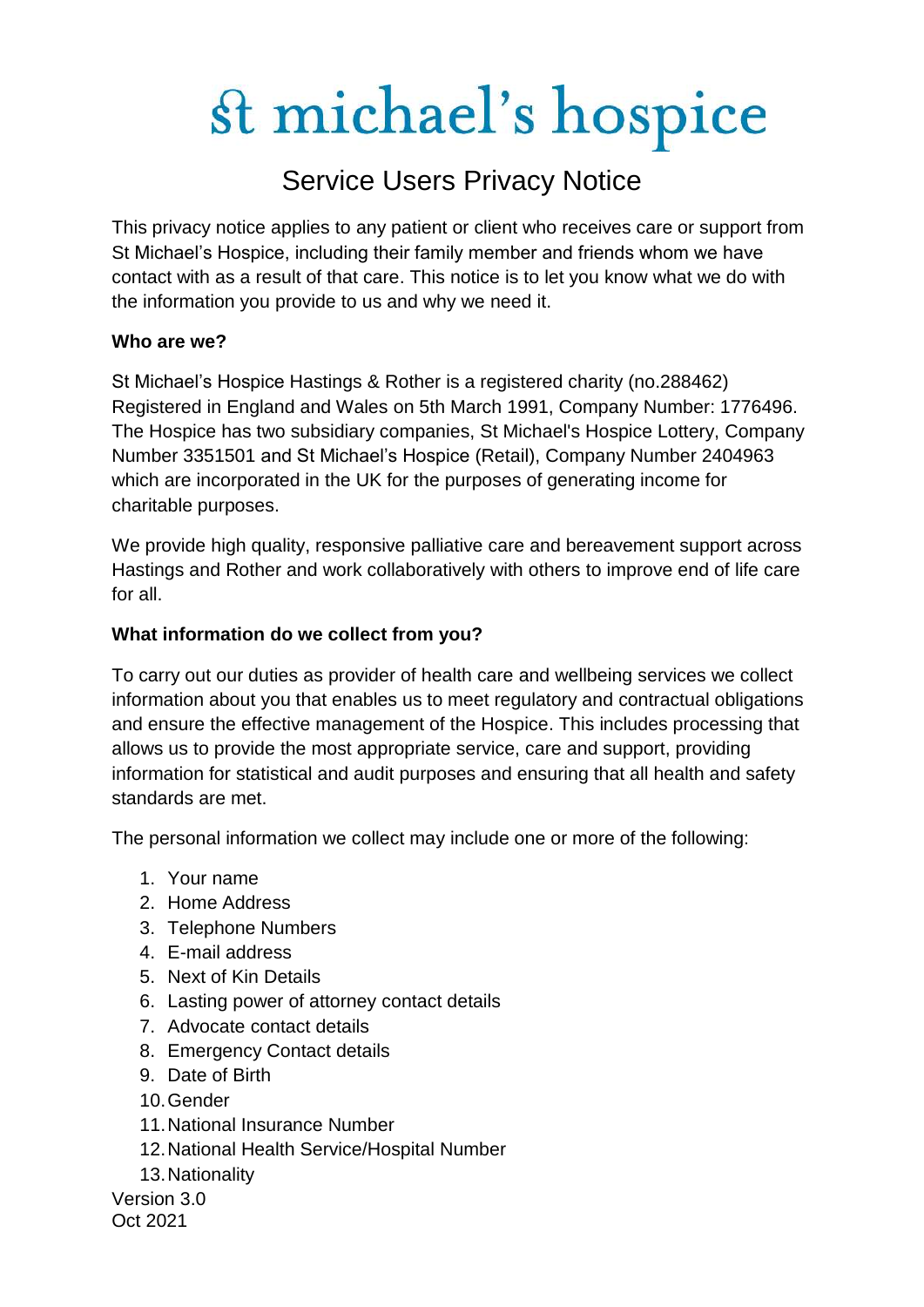- 14.Health Conditions or disabilities,
- 15.Information about past medical history, including medical notes from other clinicians and care providers
- 16.Information about past medicines and treatments
- 17.Information relating to risks that need to be considered in relation to your safety and the safety of those who provide support or care
- 18.Allergies
- 19.Correspondence with us
- 20.Information about care planning, wishes and preferences for care and treatment.
- 21.Any information you choose to share with us, including information about your sexual orientation, ethnicity and religion

If you use our website to access further information about the Hospice, please see our website Privacy Notice. It can be found at [http://stmichaelshospice.com/privacy](http://stmichaelshospice.com/privacy-notice)[notice](http://stmichaelshospice.com/privacy-notice)

#### **How do we use the information we collect about you?**

We use your personal data for a number of purposes including the following:

- The provision of healthcare and support
- To contact you to offer support if you are a carer
- To contact you to support you in bereavement

Under the Data Protection Act 2018 we are permitted to process your information for one or more of the following reasons:

- you have provided consent
- it is necessary for us to be legally compliant
- to fulfil contractual obligations
- it is in the vital interest of an individual
- there is a legitimate interest to do so (e.g. in our role as a provider of health care an employer)

The Hospice will carry out a Legitimate Interest Assessment (LIA) for cases where legitimate interest is being used as a basis for processing information.

We will never share or sell your information to third parties for marketing purposes or for any unjustifiable reason.

We will provide your information to authorised parties as appropriate, e.g. East Sussex Healthcare Trust, Care Quality Commission, pharmacy supplier, Continuing Health Care; Sara Lee Trust, only with the information they need to deliver the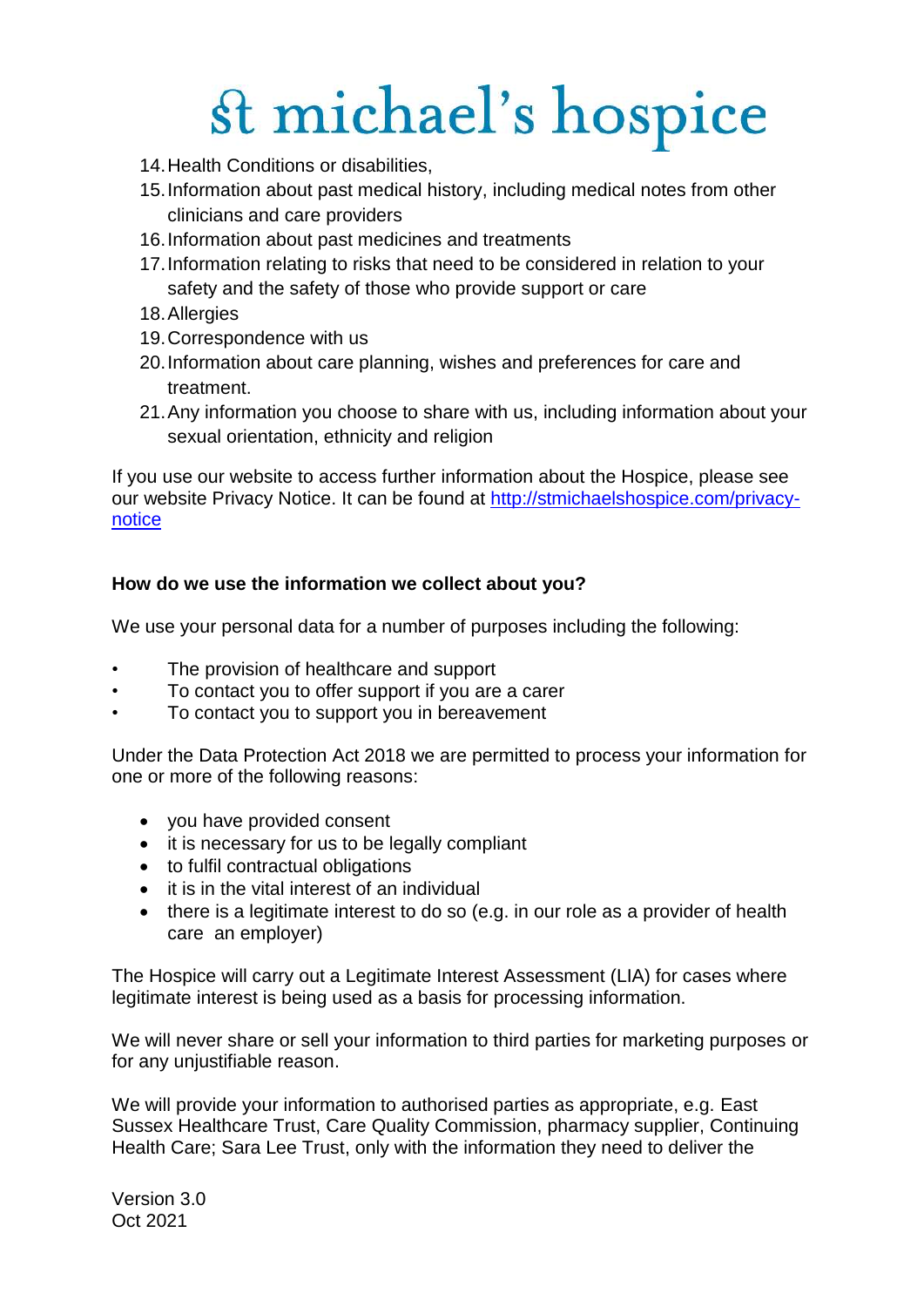relevant service. In addition, if there is a legitimate business interest we will share appropriate information within the organisation.

#### **How do we protect your information?**

We don't keep your information for longer than is necessary for the purposes for which it is processed. This is in accordance with our Data Protection policy which adheres to the Data Protection Act 2018.

We have IT systems that we use to keep your information safe and secure. Where this information is on a database that is not hosted by the Hospice, we have service contracts with providers that give assurance of compliance with the relevant legislation and standards for data security.

Where your information is not kept electronically we have security measures, policies and an audit process in place to ensure your information remains secure, not retained or processed unless there is a documented justifiable reason and is only shared on a "needs to know" basis.

#### **How long do we keep your information?**

The length of time that we will retain your information will vary depending on the nature of the record. Our Data Protection policy specifies the length of retention period for specific information and this is determined either by statutory guidance or best practice. A copy of our Data Protection policy can be requested by sending an email to [DPO@stmichaelshospice.com](mailto:DPO@stmichaelshospice.com)

#### **What are your rights over your information that you have provided to us?**

Under the Data Protection Act 2018, you have the right to:

- Access your personal data by making a Subject Access Request
- Request rectification, erasure or to restrict your data
- Right to object to the processing of your data
- Data portability-right to request transfer of data
- Make a complaint to the organisation that processes your information (St Michael's Hospice) or the Information Commissioners Office (ICO).

All requests will be considered and complied with in line with the ICO guidance.

We want to make sure that your personal information is accurate and up to date.